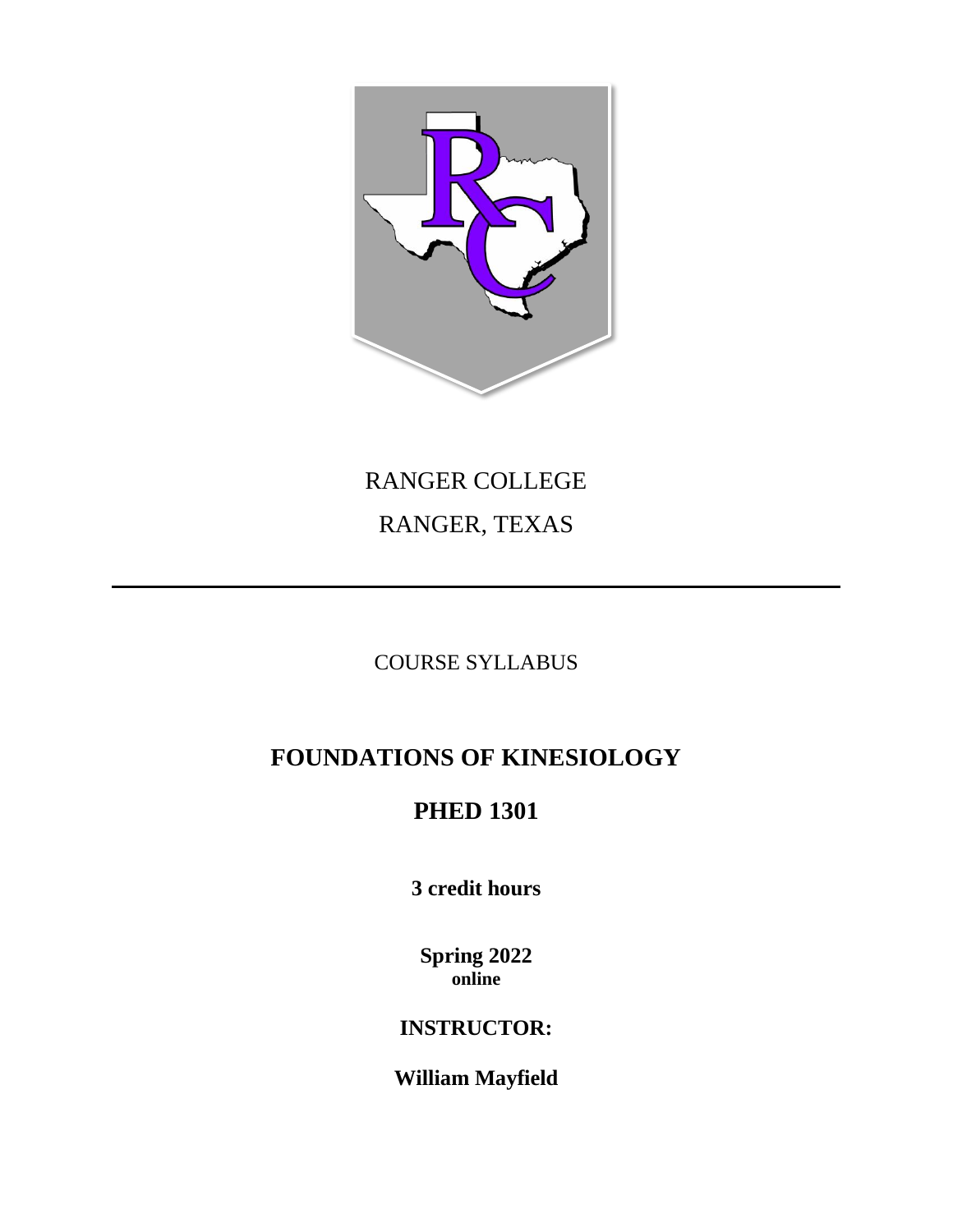|                | <b>INSTRUCTOR:</b> William Mayfield                                    |
|----------------|------------------------------------------------------------------------|
| EMAIL:         | wmayfield@rangercollege.edu                                            |
| <b>OFFICE:</b> | Online                                                                 |
| PHONE:         | 254-592-6913                                                           |
| HOURS:         | The best way to reach me is via email. You can call or text if needed. |

### **I. Texas Core Curriculum Statement of Purpose**

Through the Texas Core Curriculum, students will gain a foundation of knowledge of human cultures and the physical and natural world, develop principles of personal and social responsibility for living in a diverse world, and advance intellectual and practical skills that are essential for all learning.

#### **II. Course Description**

A course designed to orient the student in the field of physical fitness and sport. Includes the study and practice of activities and principles that promote physical fitness.

### **III. Required Background or Prerequisite**

**Desire and ability** to research, learn and apply principles related to kinesiology. Time management skills to study.

### **IV. Required Textbook and Course Materials**

- Computer and internet access. Current Blackboard and email account at Ranger College.
- Textbook: Introduction to Kinesiology 5th Edition With Web Study Guide: Hoffman, Shirl J

#### **V. Course Purpose**

The purpose of this course is to provide students with an introduction to human movement that includes the historical development of physical education, exercise science and sport. This course offers the student both an introduction to the knowledge base, as well as information on expanding career opportunities.

## **VI. Learning Outcomes**

- Distinguish between and identify terminology and research within the sub-disciplines in the field of kinesiology and their application to diverse careers.
- Summarize the historical and philosophical approaches to physical activity, physical education, exercise science and sport.
- Identify the characteristics of a physically educated person and the importance of assessment and advocacy in physical education, exercise science and sport.
- Discuss how the changing nature of education and technological advances may influence physical education, exercise science and sport in the future.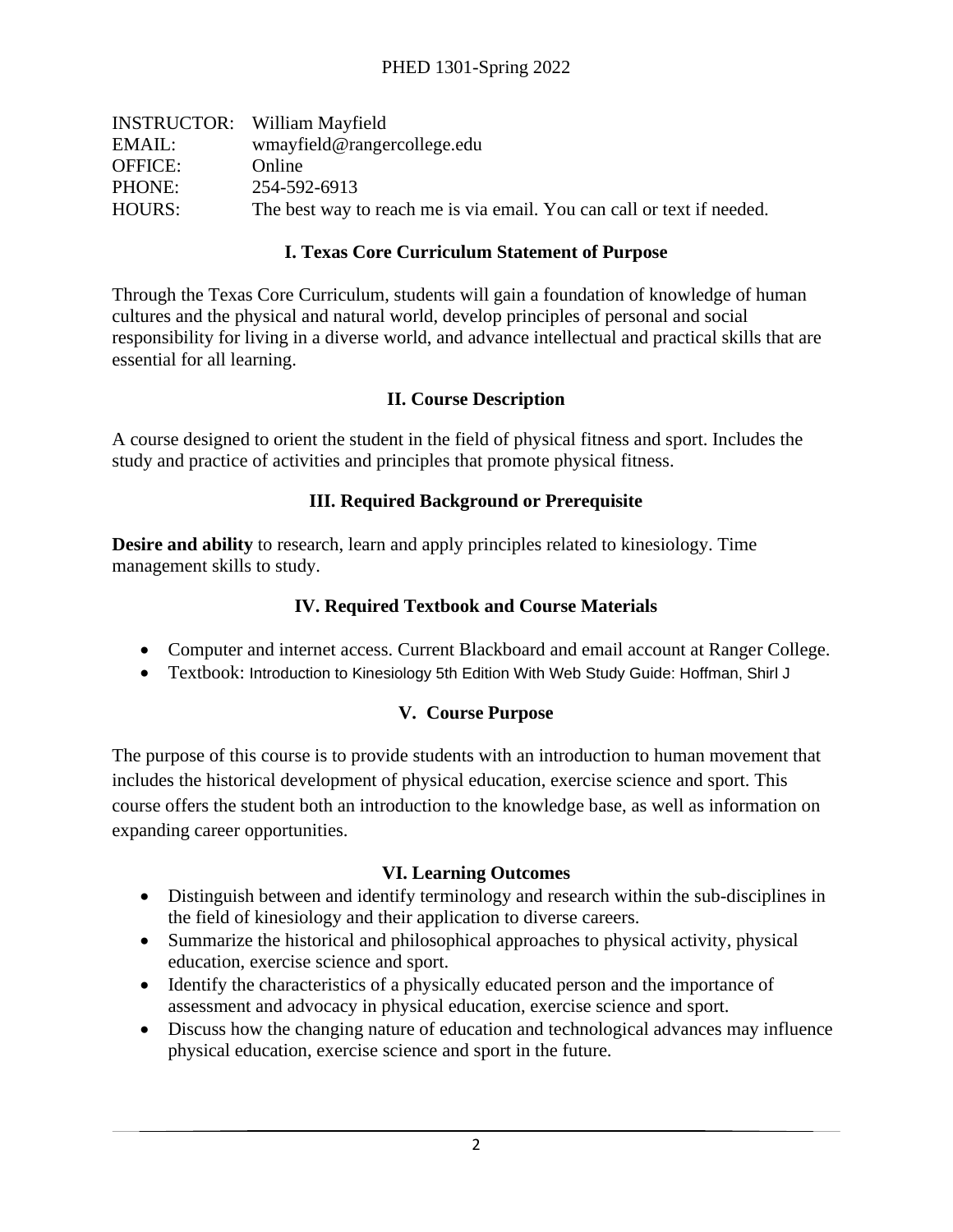• Identify major professional organizations, foundations and associations supporting physical activity at local, state, national and international levels as well as data tools and resources.

### **VII. Core Objectives**

This course meets the following of the six Core Objectives established by Texas:

- ☒ **Critical Thinking Skills (CT) –** Creative thinking, innovation, inquiry, and analysis; evaluation and synthesis of information
- ☒ **Communication Skills (COM) –** effective development, interpretation and expression of ideas through written, oral, and visual communication
- $\boxtimes$  **Empirical and Quantitative Skills (EQS)** The manipulation and analysis of numerical data or observable facts resulting in informed conclusions
- $\boxtimes$  **Teamwork (TW)** The ability to consider different points of view and to work effectively with others to support a shared purpose or goal
- $\boxtimes$  **Social Responsibility (SR)** Intercultural competence, knowledge of civic responsibility, and the ability to engage effectively in regional, national, and global communities
- $\boxtimes$  **Personal Responsibility (PR)** The ability to connect choices, actions, and consequences to ethical decision-making

#### **VIII. Methods of Instruction**

Lecture, discussion, group project, individual research, student demonstrations, field trip.

#### **IX. Methods of Assessment**

- All assignments, quizzes and tests are weighted equally, participation is figured at the end of the semester and accounts for 5% of the grade. Participation is earned through discussion board posts. (PR, COM).
- Research projects and presentation of information in paper, Power Point or (CT, COM, EQS, TW)
- Program design and student teach (CT, COM, EQS, TW, SR, PR)
- Observation and other assignments based on observations (CT, COM, EQS, SR, PR)
- Tests and quizzes (CT, EQS)

Grading scale:  $A = 90-100\%$   $B = 80-89$   $C = 70-79$   $D = 60-69$   $F = Below 60$